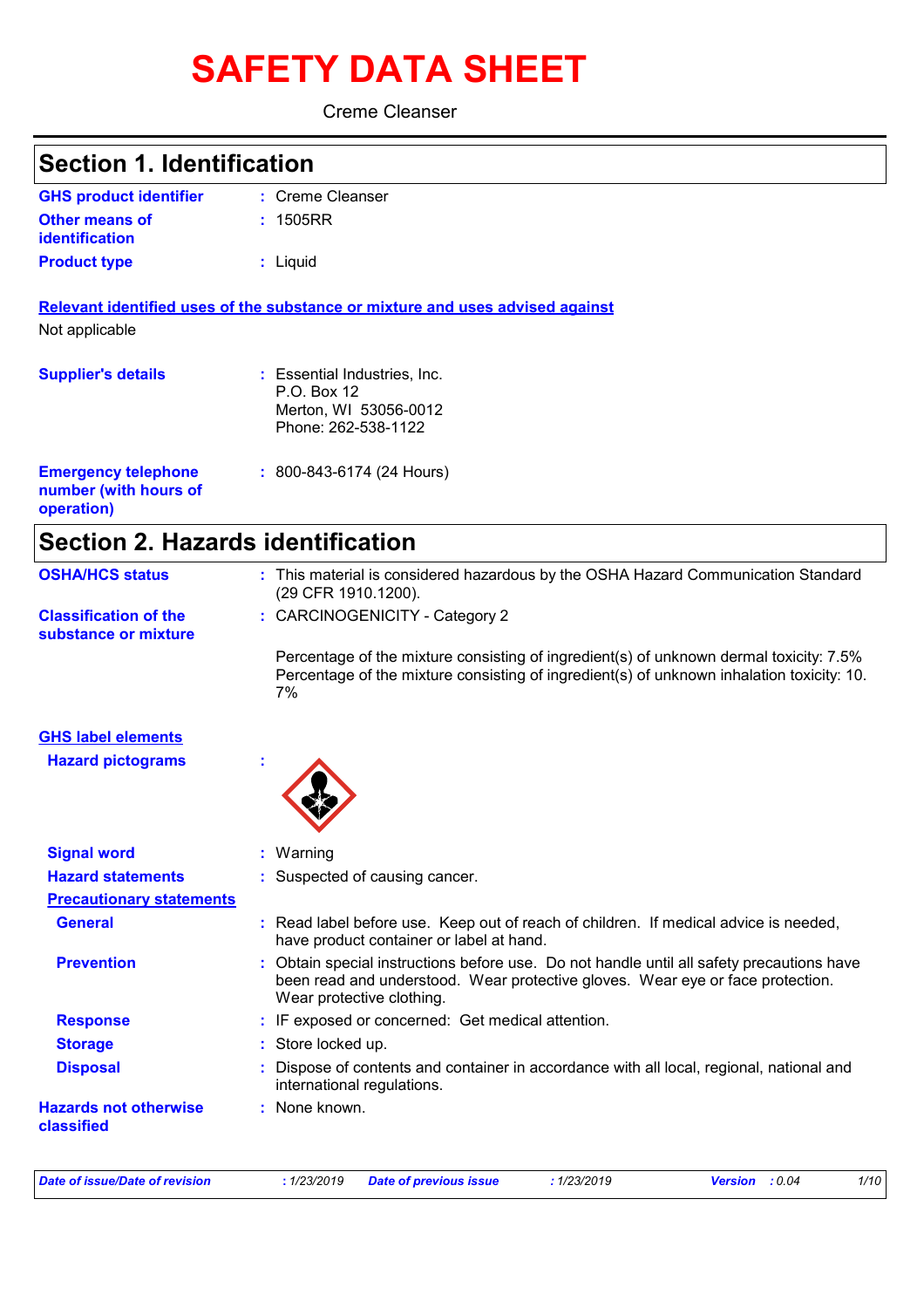### **Section 3. Composition/information on ingredients**

#### **Other means of identification Substance/mixture**

**:** Mixture

**:** Not available

#### **CAS number/other identifiers**

| <b>CAS</b> number   | : Not applicable |
|---------------------|------------------|
| <b>Product code</b> | : 1505RR         |

| <b>Ingredient name</b>                | $\bullet$ | <b>CAS number</b> |
|---------------------------------------|-----------|-------------------|
| 4-Nonylphenol, branched, ethoxylated  | - ಒ       | 127087-87-0       |
| Amides, coco, N, N-bis (hydroxyethyl) |           | 68603-42-9        |

Any concentration shown as a range is to protect confidentiality or is due to batch variation.

**There are no additional ingredients present which, within the current knowledge of the supplier and in the concentrations applicable, are classified as hazardous to health or the environment and hence require reporting in this section.**

**Occupational exposure limits, if available, are listed in Section 8.**

### **Section 4. First aid measures**

| <b>Description of necessary first aid measures</b> |                                                                                                                                                                                                                                                                                                                                                                                                                                                                                                                                                                                                                                                                                                                                                                           |
|----------------------------------------------------|---------------------------------------------------------------------------------------------------------------------------------------------------------------------------------------------------------------------------------------------------------------------------------------------------------------------------------------------------------------------------------------------------------------------------------------------------------------------------------------------------------------------------------------------------------------------------------------------------------------------------------------------------------------------------------------------------------------------------------------------------------------------------|
| <b>Eye contact</b>                                 | : Immediately flush eyes with plenty of water, occasionally lifting the upper and lower<br>eyelids. Check for and remove any contact lenses. Continue to rinse for at least 10<br>minutes. Get medical attention.                                                                                                                                                                                                                                                                                                                                                                                                                                                                                                                                                         |
| <b>Inhalation</b>                                  | : Remove victim to fresh air and keep at rest in a position comfortable for breathing. If<br>not breathing, if breathing is irregular or if respiratory arrest occurs, provide artificial<br>respiration or oxygen by trained personnel. It may be dangerous to the person providing<br>aid to give mouth-to-mouth resuscitation. Get medical attention. If unconscious, place<br>in recovery position and get medical attention immediately. Maintain an open airway.<br>Loosen tight clothing such as a collar, tie, belt or waistband.                                                                                                                                                                                                                                 |
| <b>Skin contact</b>                                | : Flush contaminated skin with plenty of water. Remove contaminated clothing and<br>shoes. Continue to rinse for at least 10 minutes. Get medical attention. Wash clothing<br>before reuse. Clean shoes thoroughly before reuse.                                                                                                                                                                                                                                                                                                                                                                                                                                                                                                                                          |
| <b>Ingestion</b>                                   | : Wash out mouth with water. Remove dentures if any. Remove victim to fresh air and<br>keep at rest in a position comfortable for breathing. If material has been swallowed and<br>the exposed person is conscious, give small quantities of water to drink. Stop if the<br>exposed person feels sick as vomiting may be dangerous. Do not induce vomiting<br>unless directed to do so by medical personnel. If vomiting occurs, the head should be<br>kept low so that vomit does not enter the lungs. Get medical attention. Never give<br>anything by mouth to an unconscious person. If unconscious, place in recovery position<br>and get medical attention immediately. Maintain an open airway. Loosen tight clothing<br>such as a collar, tie, belt or waistband. |

#### **Most important symptoms/effects, acute and delayed**

| Date of issue/Date of revision        | : 1/23/2019<br><b>Date of previous issue</b><br>: 1/23/2019 | <b>Version</b> : 0.04 | 2/10 |  |  |
|---------------------------------------|-------------------------------------------------------------|-----------------------|------|--|--|
| <b>Inhalation</b>                     | : No specific data.                                         |                       |      |  |  |
| Eye contact                           | : No specific data.                                         |                       |      |  |  |
| <b>Over-exposure signs/symptoms</b>   |                                                             |                       |      |  |  |
| <b>Ingestion</b>                      | : No known significant effects or critical hazards.         |                       |      |  |  |
| <b>Skin contact</b>                   | : No known significant effects or critical hazards.         |                       |      |  |  |
| <b>Inhalation</b>                     | : No known significant effects or critical hazards.         |                       |      |  |  |
| <b>Eye contact</b>                    | : No known significant effects or critical hazards.         |                       |      |  |  |
| <b>Potential acute health effects</b> |                                                             |                       |      |  |  |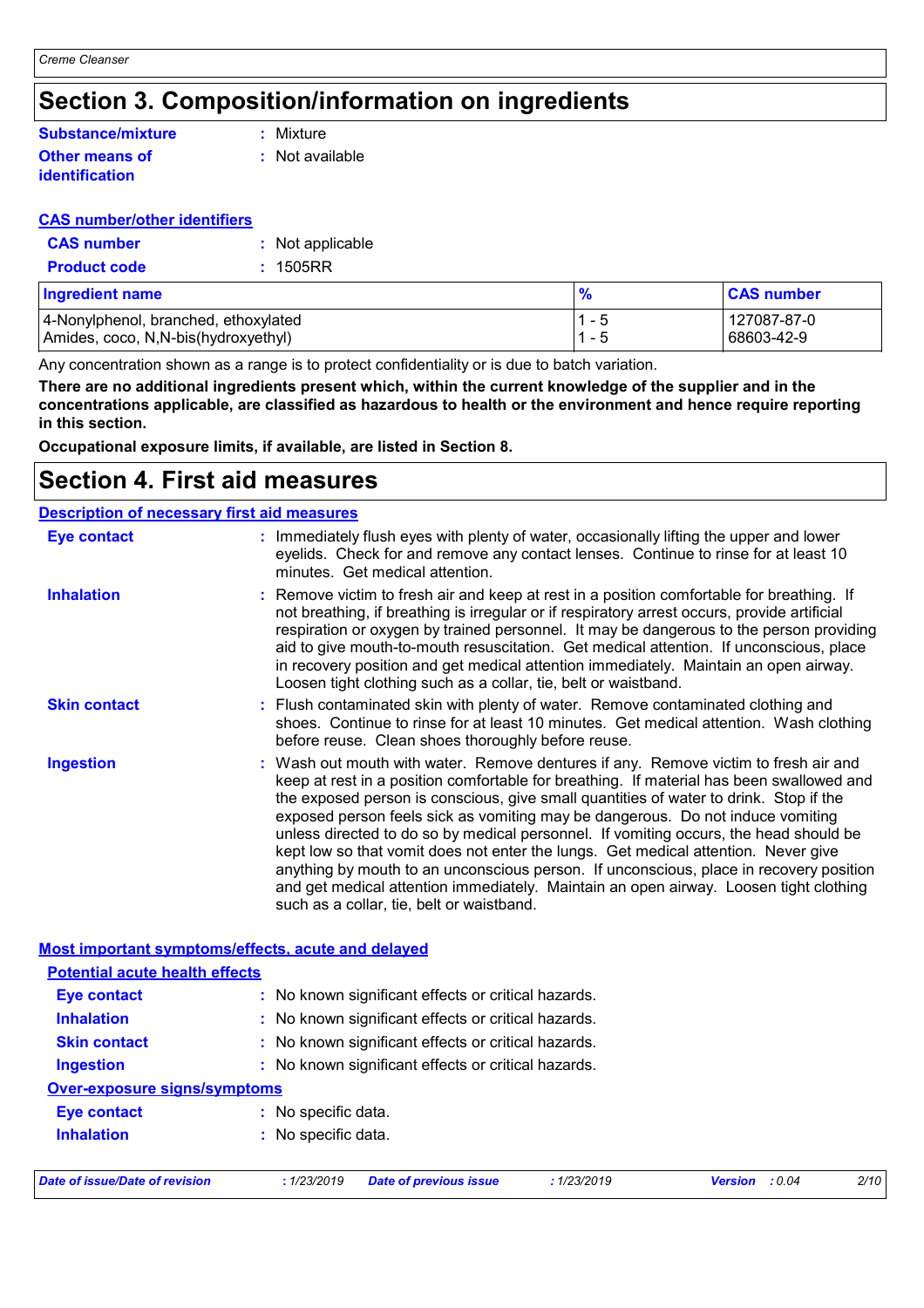### **Section 4. First aid measures**

| <b>Skin contact</b>               | No specific data.                                                                                                                                                             |
|-----------------------------------|-------------------------------------------------------------------------------------------------------------------------------------------------------------------------------|
| <b>Ingestion</b>                  | : No specific data.                                                                                                                                                           |
|                                   |                                                                                                                                                                               |
|                                   | Indication of immediate medical attention and special treatment needed, if necessary                                                                                          |
| <b>Notes to physician</b>         | : Treat symptomatically. Contact poison treatment specialist immediately if large<br>quantities have been ingested or inhaled.                                                |
| <b>Specific treatments</b>        | : No specific treatment.                                                                                                                                                      |
| <b>Protection of first-aiders</b> | : No action shall be taken involving any personal risk or without suitable training. It may<br>be dangerous to the person providing aid to give mouth-to-mouth resuscitation. |

#### **See toxicological information (section 8)**

### **Section 5. Fire-fighting measures**

| <b>Extinguishing media</b>                               |                                                                                                                                                                                                     |
|----------------------------------------------------------|-----------------------------------------------------------------------------------------------------------------------------------------------------------------------------------------------------|
| <b>Suitable extinguishing</b><br>media                   | : Use an extinguishing agent suitable for the surrounding fire.                                                                                                                                     |
| Unsuitable extinguishing<br>media                        | : None known.                                                                                                                                                                                       |
| <b>Specific hazards arising</b><br>from the chemical     | : In a fire or if heated, a pressure increase will occur and the container may burst.                                                                                                               |
| <b>Hazardous thermal</b><br>decomposition products       | : Decomposition products may include the following materials:<br>carbon dioxide<br>carbon monoxide<br>metal oxide/oxides                                                                            |
| <b>Special protective actions</b><br>for fire-fighters   | : Promptly isolate the scene by removing all persons from the vicinity of the incident if<br>there is a fire. No action shall be taken involving any personal risk or without suitable<br>training. |
| <b>Special protective</b><br>equipment for fire-fighters | : Fire-fighters should wear appropriate protective equipment and self-contained breathing<br>apparatus (SCBA) with a full face-piece operated in positive pressure mode.                            |

### **Section 6. Accidental release measures**

|                                  |    | <b>Personal precautions, protective equipment and emergency procedures</b>                                                                                                                                                                                                                                                                                                                                       |
|----------------------------------|----|------------------------------------------------------------------------------------------------------------------------------------------------------------------------------------------------------------------------------------------------------------------------------------------------------------------------------------------------------------------------------------------------------------------|
| For non-emergency<br>personnel   |    | : No action shall be taken involving any personal risk or without suitable training.<br>Evacuate surrounding areas. Keep unnecessary and unprotected personnel from<br>entering. Do not touch or walk through spilled material. Avoid breathing vapor or mist.<br>Provide adequate ventilation. Wear appropriate respirator when ventilation is<br>inadequate. Put on appropriate personal protective equipment. |
| For emergency responders         | Ω. | If specialized clothing is required to deal with the spillage, take note of any information in<br>Section 8 on suitable and unsuitable materials. See also the information in "For non-<br>emergency personnel".                                                                                                                                                                                                 |
| <b>Environmental precautions</b> |    | : Avoid dispersal of spilled material and runoff and contact with soil, waterways, drains<br>and sewers. Inform the relevant authorities if the product has caused environmental<br>pollution (sewers, waterways, soil or air).                                                                                                                                                                                  |

#### **Methods and materials for containment and cleaning up**

| Date of issue/Date of revision | : 1/23/2019 Date of previous issue | 1/23/2019 | <b>Version</b> : 0.04 | 3/10 |
|--------------------------------|------------------------------------|-----------|-----------------------|------|
|                                |                                    |           |                       |      |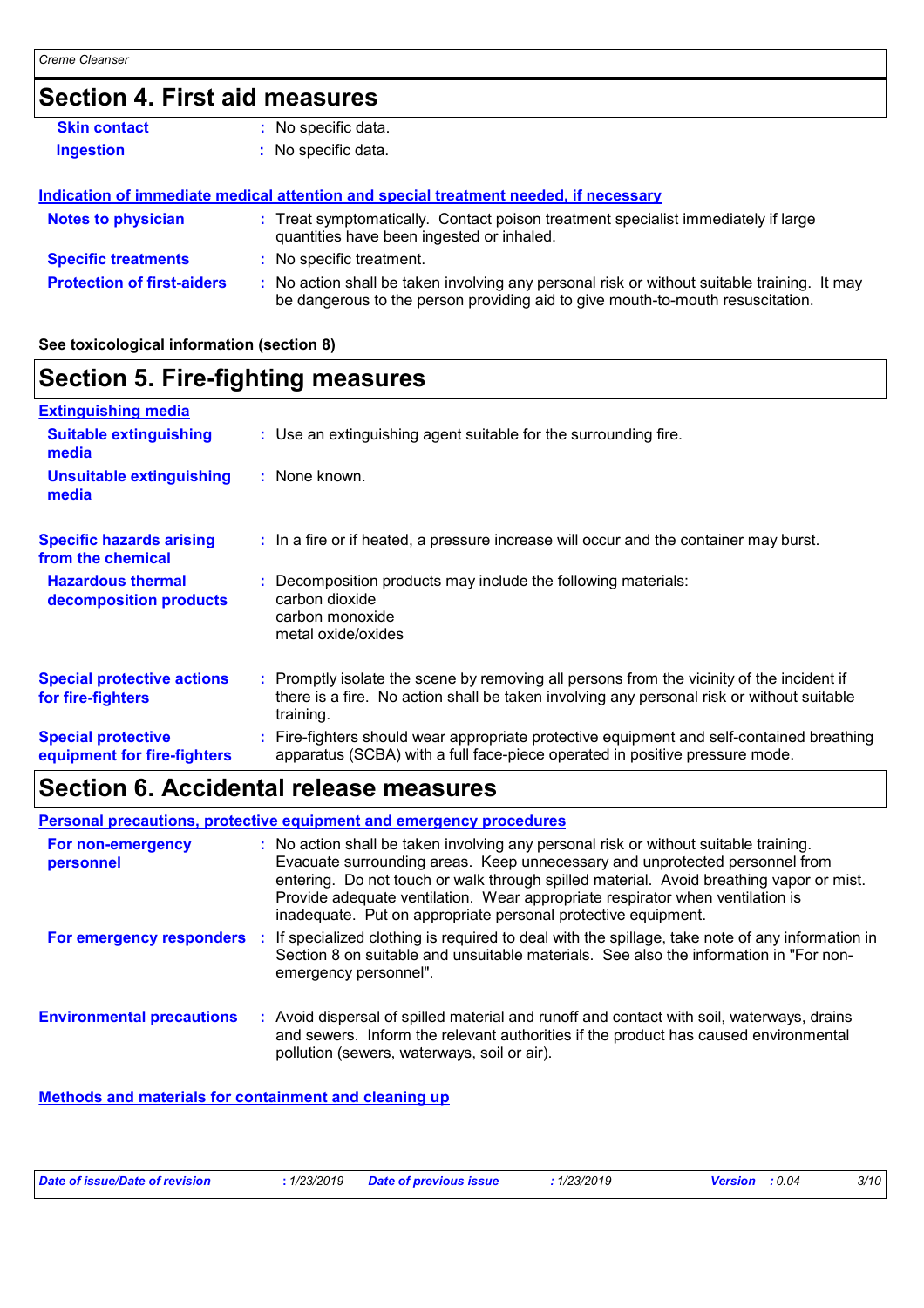### **Section 6. Accidental release measures**

| <b>Small spill</b> | : Stop leak if without risk. Move containers from spill area. Dilute with water and mop up<br>if water-soluble. Alternatively, or if water-insoluble, absorb with an inert dry material and<br>place in an appropriate waste disposal container. Dispose of via a licensed waste<br>disposal contractor.                                                                                                                                                                                                                                                                                                                                                                                                     |
|--------------------|--------------------------------------------------------------------------------------------------------------------------------------------------------------------------------------------------------------------------------------------------------------------------------------------------------------------------------------------------------------------------------------------------------------------------------------------------------------------------------------------------------------------------------------------------------------------------------------------------------------------------------------------------------------------------------------------------------------|
| <b>Large spill</b> | : Stop leak if without risk. Move containers from spill area. Approach release from<br>upwind. Prevent entry into sewers, water courses, basements or confined areas. Wash<br>spillages into an effluent treatment plant or proceed as follows. Contain and collect<br>spillage with non-combustible, absorbent material e.g. sand, earth, vermiculite or<br>diatomaceous earth and place in container for disposal according to local regulations<br>(see Section 13). Dispose of via a licensed waste disposal contractor. Contaminated<br>absorbent material may pose the same hazard as the spilled product. Note: see<br>Section 1 for emergency contact information and Section 13 for waste disposal. |

### **Section 7. Handling and storage**

#### **Precautions for safe handling**

| <b>Protective measures</b>                                                       | : Put on appropriate personal protective equipment (see Section 8). Avoid exposure -<br>obtain special instructions before use. Do not handle until all safety precautions have<br>been read and understood. Do not get in eyes or on skin or clothing. Do not ingest.<br>Avoid breathing vapor or mist. If during normal use the material presents a respiratory<br>hazard, use only with adequate ventilation or wear appropriate respirator. Keep in the<br>original container or an approved alternative made from a compatible material, kept<br>tightly closed when not in use. Empty containers retain product residue and can be<br>hazardous. Do not reuse container. |
|----------------------------------------------------------------------------------|--------------------------------------------------------------------------------------------------------------------------------------------------------------------------------------------------------------------------------------------------------------------------------------------------------------------------------------------------------------------------------------------------------------------------------------------------------------------------------------------------------------------------------------------------------------------------------------------------------------------------------------------------------------------------------|
| <b>Advice on general</b><br>occupational hygiene                                 | : Eating, drinking and smoking should be prohibited in areas where this material is<br>handled, stored and processed. Workers should wash hands and face before eating,<br>drinking and smoking. Remove contaminated clothing and protective equipment before<br>entering eating areas. See also Section 8 for additional information on hygiene<br>measures.                                                                                                                                                                                                                                                                                                                  |
| <b>Conditions for safe storage,</b><br>including any<br><b>incompatibilities</b> | : Store in accordance with local regulations. Store in original container protected from<br>direct sunlight in a dry, cool and well-ventilated area, away from incompatible materials<br>and food and drink. Store locked up. Keep container tightly closed and sealed until<br>ready for use. Containers that have been opened must be carefully resealed and kept<br>upright to prevent leakage. Do not store in unlabeled containers. Use appropriate<br>containment to avoid environmental contamination. See Section 10 for incompatible<br>materials before handling or use.                                                                                             |

### **Section 8. Exposure controls/personal protection**

#### **Control parameters**

| <b>Occupational exposure limits</b> |  |  |
|-------------------------------------|--|--|
|-------------------------------------|--|--|

None.

| <b>Appropriate engineering</b><br><b>controls</b> | : If user operations generate dust, fumes, gas, vapor or mist, use process enclosures,<br>local exhaust ventilation or other engineering controls to keep worker exposure to<br>airborne contaminants below any recommended or statutory limits.                                                                                |
|---------------------------------------------------|---------------------------------------------------------------------------------------------------------------------------------------------------------------------------------------------------------------------------------------------------------------------------------------------------------------------------------|
| <b>Environmental exposure</b><br><b>controls</b>  | : Emissions from ventilation or work process equipment should be checked to ensure<br>they comply with the requirements of environmental protection legislation. In some<br>cases, fume scrubbers, filters or engineering modifications to the process equipment<br>will be necessary to reduce emissions to acceptable levels. |

#### **Individual protection measures**

| Date of issue/Date of revision |  | : 1/23/2019 Date of previous issue | 1/23/2019 | <b>Version</b> : 0.04 | 4/10 |
|--------------------------------|--|------------------------------------|-----------|-----------------------|------|
|--------------------------------|--|------------------------------------|-----------|-----------------------|------|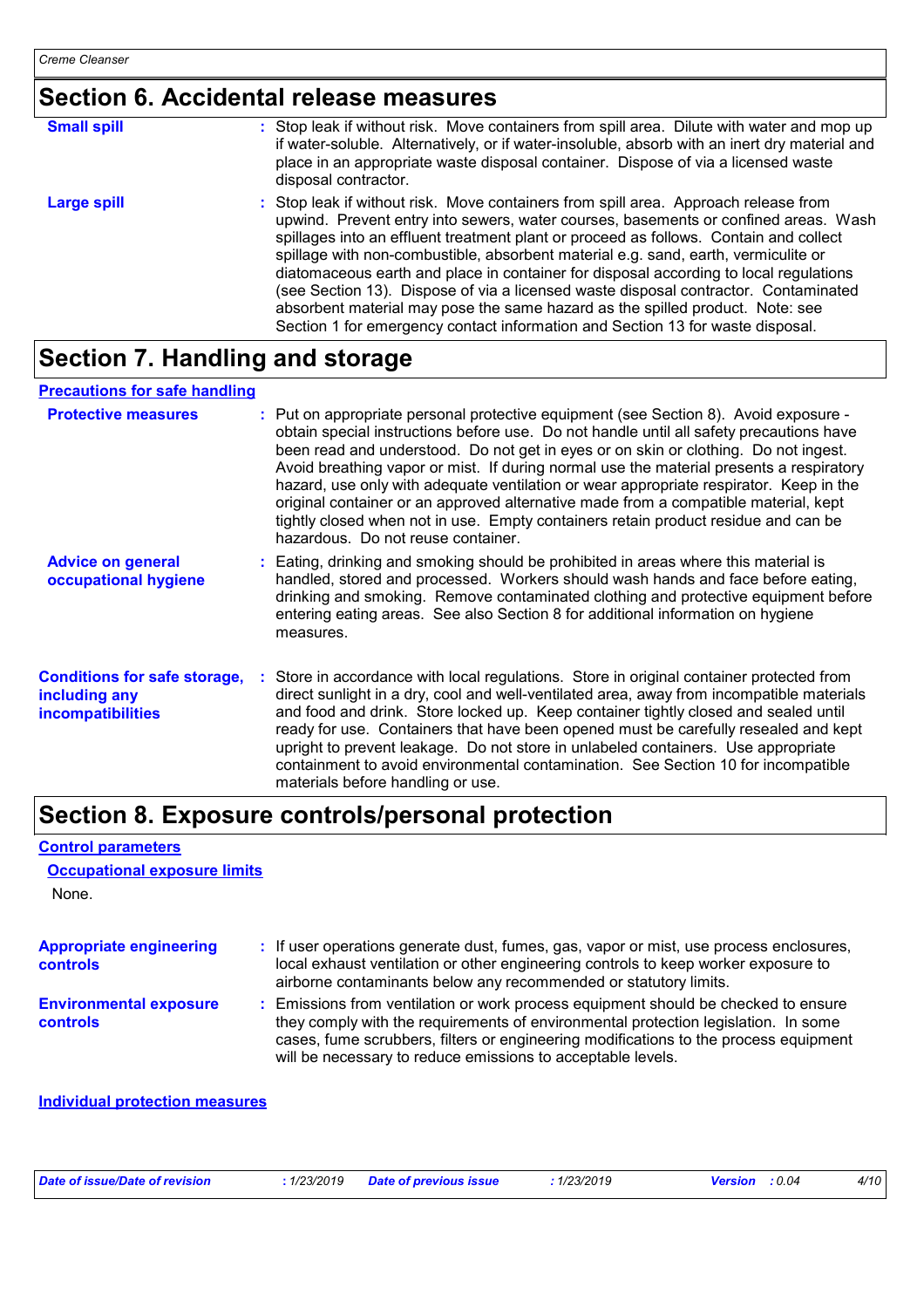## **Section 8. Exposure controls/personal protection**

| <b>Hygiene measures</b>       | : Wash hands, forearms and face thoroughly after handling chemical products, before<br>eating, smoking and using the lavatory and at the end of the working period.<br>Appropriate techniques should be used to remove potentially contaminated clothing.<br>Wash contaminated clothing before reusing. Ensure that eyewash stations and safety<br>showers are close to the workstation location.                                                                                                                                                                                                                      |
|-------------------------------|------------------------------------------------------------------------------------------------------------------------------------------------------------------------------------------------------------------------------------------------------------------------------------------------------------------------------------------------------------------------------------------------------------------------------------------------------------------------------------------------------------------------------------------------------------------------------------------------------------------------|
| <b>Eye/face protection</b>    | : Safety eyewear complying with an approved standard should be used when a risk<br>assessment indicates this is necessary to avoid exposure to liquid splashes, mists,<br>gases or dusts. If contact is possible, the following protection should be worn, unless<br>the assessment indicates a higher degree of protection: safety glasses with side-<br>shields.                                                                                                                                                                                                                                                     |
| <b>Skin protection</b>        |                                                                                                                                                                                                                                                                                                                                                                                                                                                                                                                                                                                                                        |
| <b>Hand protection</b>        | : Chemical-resistant, impervious gloves complying with an approved standard should be<br>worn at all times when handling chemical products if a risk assessment indicates this is<br>necessary. Considering the parameters specified by the glove manufacturer, check<br>during use that the gloves are still retaining their protective properties. It should be<br>noted that the time to breakthrough for any glove material may be different for different<br>glove manufacturers. In the case of mixtures, consisting of several substances, the<br>protection time of the gloves cannot be accurately estimated. |
| <b>Body protection</b>        | : Personal protective equipment for the body should be selected based on the task being<br>performed and the risks involved and should be approved by a specialist before<br>handling this product.                                                                                                                                                                                                                                                                                                                                                                                                                    |
| <b>Other skin protection</b>  | : Appropriate footwear and any additional skin protection measures should be selected<br>based on the task being performed and the risks involved and should be approved by a<br>specialist before handling this product.                                                                                                                                                                                                                                                                                                                                                                                              |
| <b>Respiratory protection</b> | : Based on the hazard and potential for exposure, select a respirator that meets the<br>appropriate standard or certification. Respirators must be used according to a<br>respiratory protection program to ensure proper fitting, training, and other important<br>aspects of use.                                                                                                                                                                                                                                                                                                                                    |

## **Section 9. Physical and chemical properties**

| <b>Appearance</b>                                 |                                                             |                |      |
|---------------------------------------------------|-------------------------------------------------------------|----------------|------|
| <b>Physical state</b>                             | : Liquid                                                    |                |      |
| <b>Color</b>                                      | $:$ Green                                                   |                |      |
| Odor                                              | : Minty                                                     |                |      |
| <b>Odor threshold</b>                             | : Not available                                             |                |      |
| pH                                                | $: 7.5 \text{ to } 8.5$                                     |                |      |
| <b>Melting point</b>                              | : $0^{\circ}$ C (32 $^{\circ}$ F)                           |                |      |
| <b>Boiling point</b>                              | : $100^{\circ}$ C (212 $^{\circ}$ F)                        |                |      |
| <b>Flash point</b>                                | : Closed cup: >93.334°C (>200°F)                            |                |      |
| <b>Evaporation rate</b>                           | : Not available                                             |                |      |
| <b>Flammability (solid, gas)</b>                  | : Not available                                             |                |      |
| Lower and upper explosive<br>(flammable) limits   | : Not available                                             |                |      |
| <b>Vapor pressure</b>                             | $:$ <4 kPa (<30 mm Hg) [room temperature]                   |                |      |
| <b>Vapor density</b>                              | : <1 [Air = 1]                                              |                |      |
| <b>Specific gravity</b>                           | : $1.05$ g/cm <sup>3</sup>                                  |                |      |
| <b>Solubility</b>                                 | : Not available                                             |                |      |
| <b>Partition coefficient: n-</b><br>octanol/water | : Not available                                             |                |      |
| <b>Auto-ignition temperature</b>                  | : Not available                                             |                |      |
| <b>Date of issue/Date of revision</b>             | : 1/23/2019<br><b>Date of previous issue</b><br>: 1/23/2019 | Version : 0.04 | 5/10 |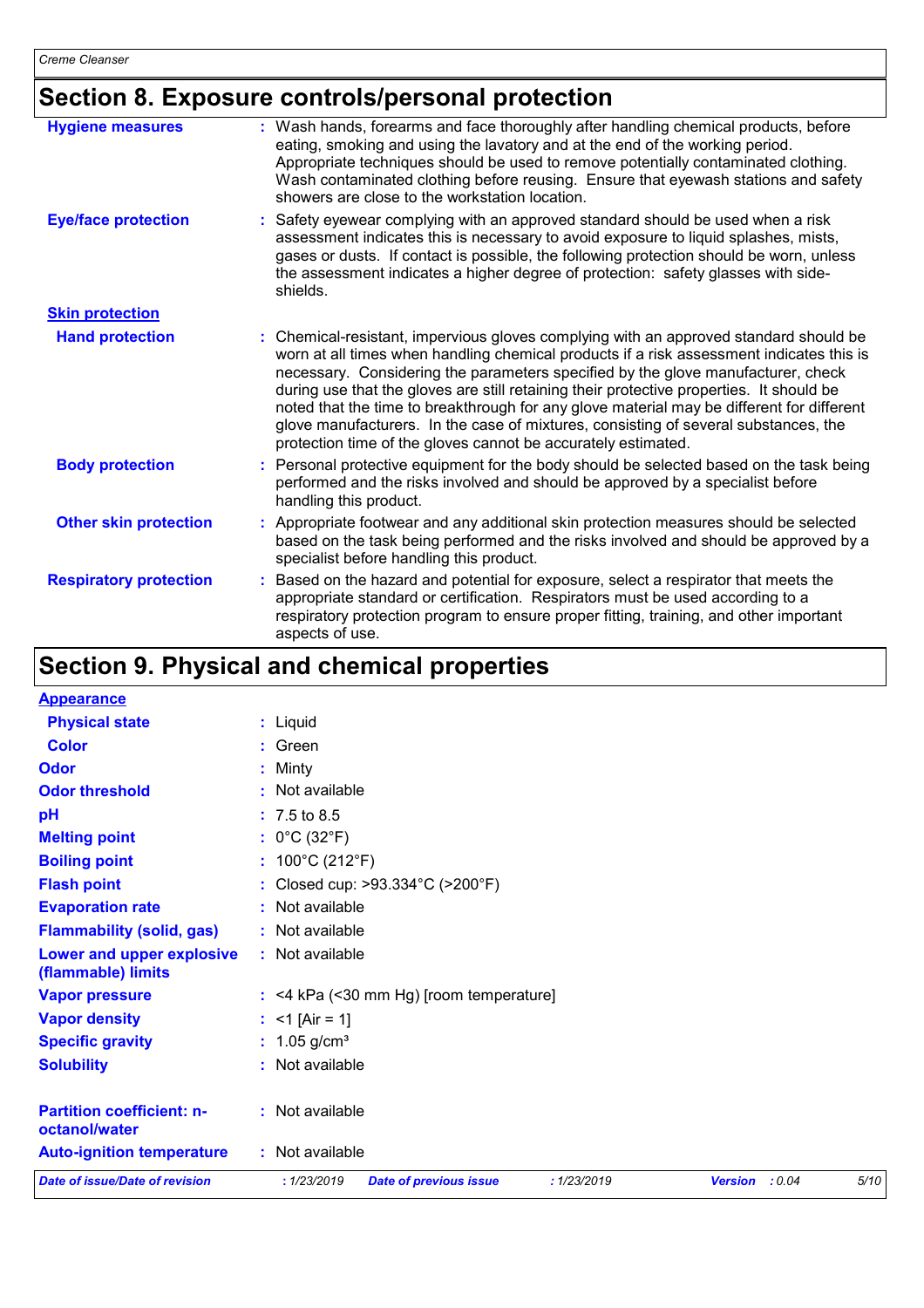### **Section 9. Physical and chemical properties**

**Viscosity :** Not available

**VOC content :** 0%

VOCs are calculated following the requirements under 40 CFR, Part 59, Subpart C for Consumer Products and Subpart D for Architectural Coatings.

### **Section 10. Stability and reactivity**

| <b>Reactivity</b>                            | : No specific test data related to reactivity available for this product or its ingredients.              |
|----------------------------------------------|-----------------------------------------------------------------------------------------------------------|
| <b>Chemical stability</b>                    | : The product is stable.                                                                                  |
| <b>Possibility of hazardous</b><br>reactions | : Under normal conditions of storage and use, hazardous reactions will not occur.                         |
| <b>Conditions to avoid</b>                   | No specific data.                                                                                         |
| <b>Incompatible materials</b>                | : No specific data.                                                                                       |
| <b>Hazardous decomposition</b><br>products   | : Under normal conditions of storage and use, hazardous decomposition products should<br>not be produced. |

### **Section 11. Toxicological information**

#### **Information on toxicological effects**

#### **Acute toxicity**

| <b>Product/ingredient name</b>           | <b>Result</b> | <b>Species</b> | <b>Dose</b>  | <b>Exposure</b> |
|------------------------------------------|---------------|----------------|--------------|-----------------|
| 4-Nonylphenol, branched,<br>ethoxylated  | LD50 Dermal   | Rabbit         | $2830$ mg/kg |                 |
|                                          | LD50 Oral     | Rat            | 1410 mg/kg   |                 |
| Amides, coco, N, N-bis<br>(hydroxyethyl) | LD50 Dermal   | Rabbit         | 12200 mg/kg  |                 |
|                                          | LD50 Oral     | Rat            | $1600$ mg/kg |                 |

**Irritation/Corrosion**

| <b>Product/ingredient name</b>          | <b>Result</b>             | <b>Species</b> | <b>Score</b> | <b>Exposure</b>    | <b>Observation</b> |
|-----------------------------------------|---------------------------|----------------|--------------|--------------------|--------------------|
| Amides, coco, N,N-bis<br>(hydroxyethyl) | Eyes - Severe irritant    | Rabbit         |              | 100<br>microliters |                    |
|                                         | ISkin - Moderate irritant | Rabbit         |              | 300<br>microliters |                    |

#### **Sensitization**

Not available

**Mutagenicity**

Not available

#### **Carcinogenicity**

Not available

#### **Classification**

| <b>Product/ingredient name</b>           | <b>OSHA</b> | <b>IARC</b> | <b>NTP</b> |
|------------------------------------------|-------------|-------------|------------|
| Amides, coco, N, N-bis<br>(hydroxyethyl) |             | 2B          |            |

#### **Reproductive toxicity**

*Date of issue/Date of revision* **:** *1/23/2019 Date of previous issue : 1/23/2019 Version : 0.04 6/10*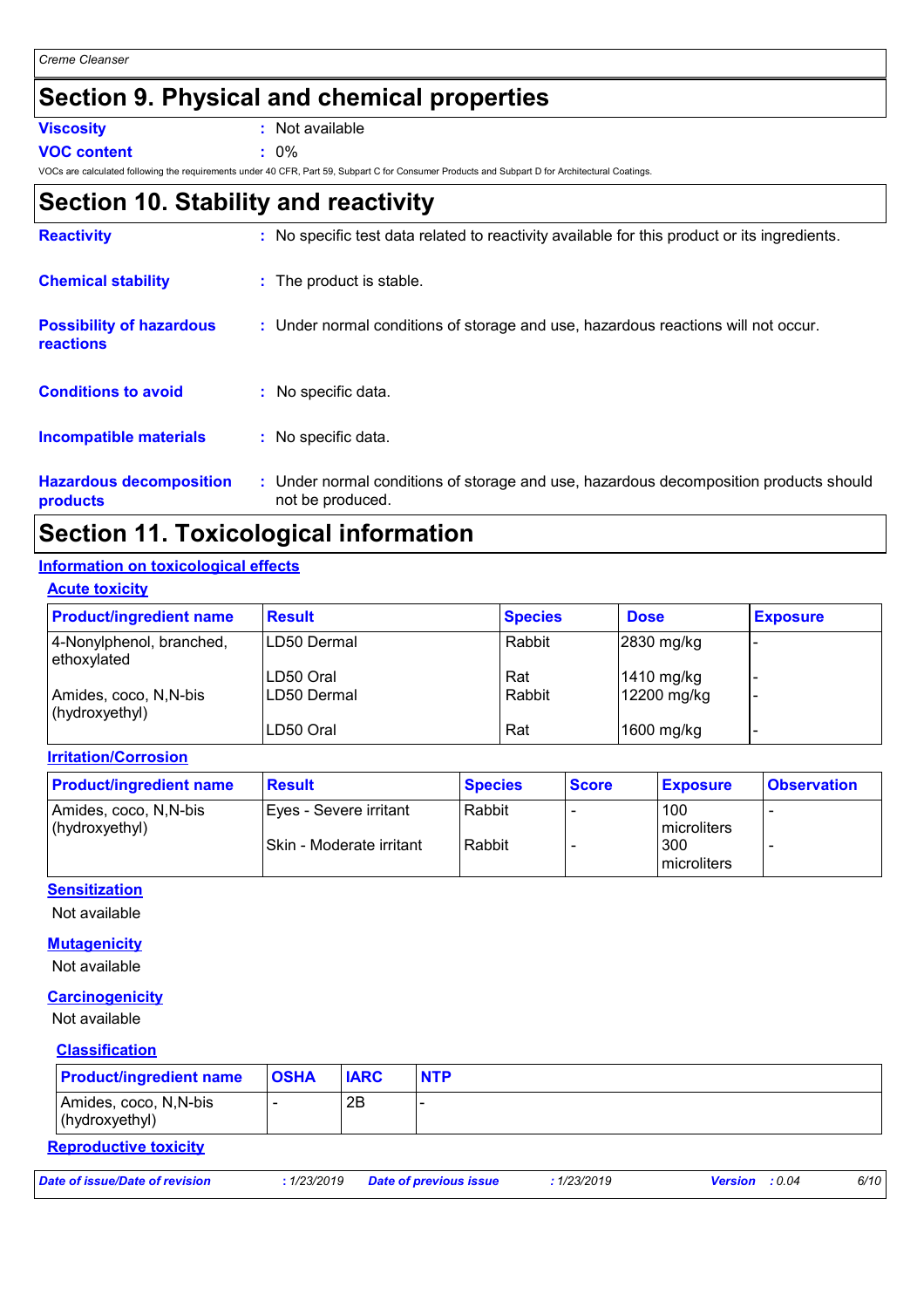### **Section 11. Toxicological information**

Not available

| <b>Teratogenicity</b> |  |
|-----------------------|--|

Not available

#### **Specific target organ toxicity (single exposure)**

Not available

#### **Specific target organ toxicity (repeated exposure)**

Not available

#### **Aspiration hazard**

Not available

| <b>Information on the likely</b>      | : Not available |  |
|---------------------------------------|-----------------|--|
| routes of exposure                    |                 |  |
| <b>Potential acute health effects</b> |                 |  |

| <b>Eye contact</b>  | : No known significant effects or critical hazards. |
|---------------------|-----------------------------------------------------|
| <b>Inhalation</b>   | : No known significant effects or critical hazards. |
| <b>Skin contact</b> | : No known significant effects or critical hazards. |
| <b>Ingestion</b>    | : No known significant effects or critical hazards. |

#### **Symptoms related to the physical, chemical and toxicological characteristics**

| <b>Eye contact</b>  | : No specific data. |
|---------------------|---------------------|
| <b>Inhalation</b>   | : No specific data. |
| <b>Skin contact</b> | : No specific data. |
| <b>Ingestion</b>    | : No specific data. |

#### **Delayed and immediate effects and also chronic effects from short and long term exposure**

| <b>Short term exposure</b>                   |                                                                                             |
|----------------------------------------------|---------------------------------------------------------------------------------------------|
| <b>Potential immediate</b><br><b>effects</b> | $:$ Not available                                                                           |
| <b>Potential delayed effects</b>             | : Not available                                                                             |
| <b>Long term exposure</b>                    |                                                                                             |
| <b>Potential immediate</b><br><b>effects</b> | : Not available                                                                             |
| <b>Potential delayed effects</b>             | : Not available                                                                             |
| <b>Potential chronic health effects</b>      |                                                                                             |
| Not available                                |                                                                                             |
| <b>General</b>                               | : No known significant effects or critical hazards.                                         |
| <b>Carcinogenicity</b>                       | : Suspected of causing cancer. Risk of cancer depends on duration and level of<br>exposure. |
| <b>Mutagenicity</b>                          | : No known significant effects or critical hazards.                                         |
| <b>Teratogenicity</b>                        | : No known significant effects or critical hazards.                                         |
| <b>Developmental effects</b>                 | : No known significant effects or critical hazards.                                         |
| <b>Fertility effects</b>                     | : No known significant effects or critical hazards.                                         |

#### **Numerical measures of toxicity**

| Date of issue/Date of revision | : 1/23/2019 Date of previous issue | : 1/23/2019 | <b>Version</b> : 0.04 | 7/10 |
|--------------------------------|------------------------------------|-------------|-----------------------|------|
|                                |                                    |             |                       |      |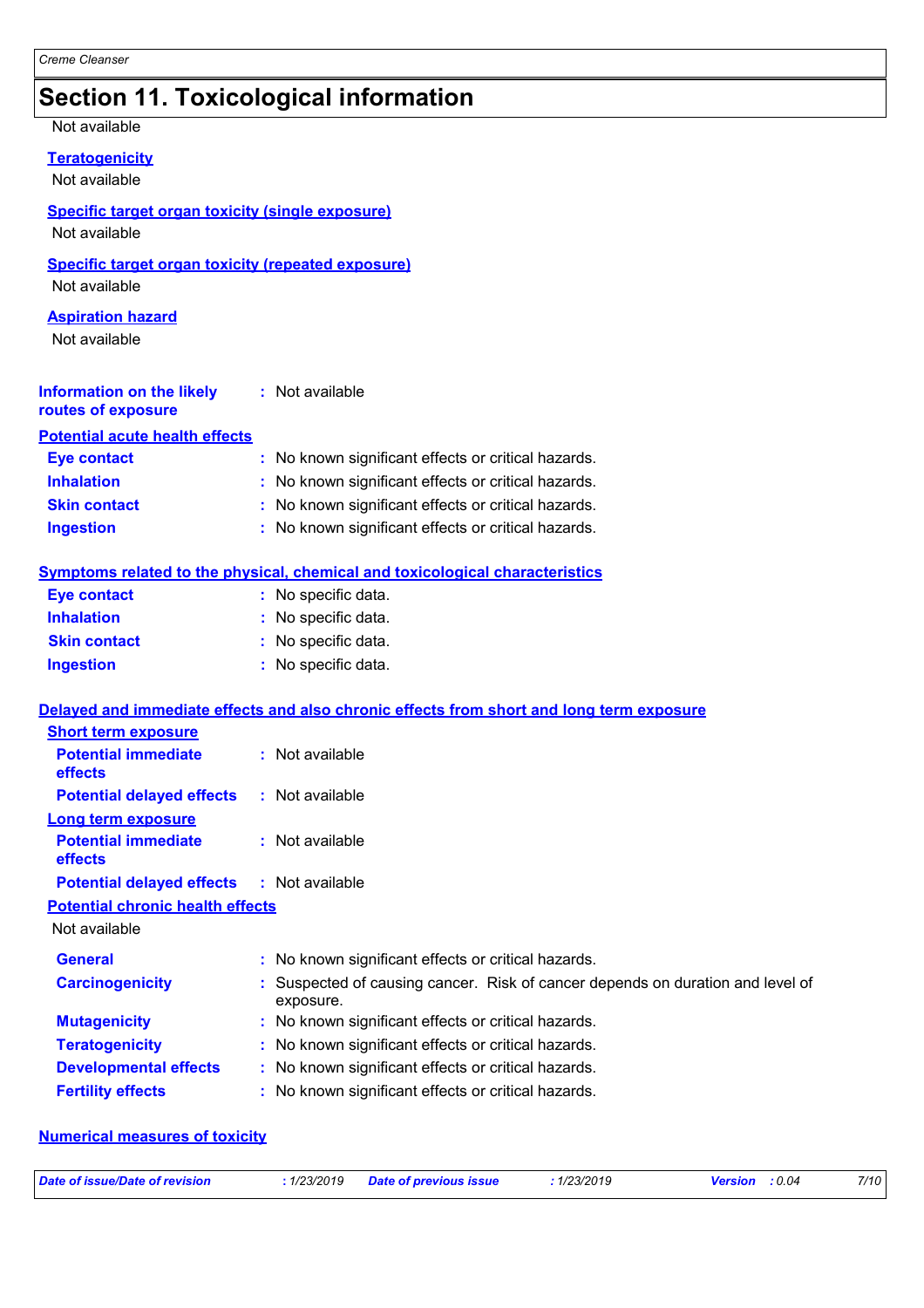### **Section 11. Toxicological information**

| <b>Acute toxicity estimates</b> |                                 |
|---------------------------------|---------------------------------|
| <b>Route</b>                    | <b>ATE value</b>                |
| Oral<br>Dermal                  | 45695.8 mg/kg<br>145876.3 mg/kg |

### **Section 12. Ecological information**

#### **Toxicity**

Not available

#### **Persistence and degradability**

Not available

#### **Bioaccumulative potential**

Not available

#### **Mobility in soil**

| <b>Soil/water partition</b> | : Not available |
|-----------------------------|-----------------|
| <b>coefficient (Koc)</b>    |                 |

### **Section 13. Disposal considerations**

The generation of waste should be avoided or minimized wherever possible. Disposal of this product, solutions and any by-products should at all times comply with the requirements of environmental protection and waste disposal legislation and any regional local authority requirements. Dispose of surplus and non-recyclable products via a licensed waste disposal contractor. Waste should not be disposed of untreated to the sewer unless fully compliant with the requirements of all authorities with jurisdiction. Waste packaging should be recycled. Incineration or landfill should only be considered when recycling is not feasible. This material and its container must be disposed of in a safe way. Care should be taken when handling emptied containers that have not been cleaned or rinsed out. Empty containers or liners may retain some product residues. Avoid dispersal of spilled material and runoff and contact with soil, waterways, drains and sewers. **Disposal methods :**

### **Section 14. Transport information**

|                                       | <b>DOT Classification</b> | <b>IMDG</b>                                  | <b>IATA</b>                      |
|---------------------------------------|---------------------------|----------------------------------------------|----------------------------------|
| <b>UN number</b>                      | Not regulated             | Not regulated                                | Not regulated                    |
| <b>UN proper shipping</b><br>name     | $\overline{\phantom{a}}$  | -                                            |                                  |
| <b>Transport hazard</b><br>class(es)  | $\overline{\phantom{a}}$  | -                                            |                                  |
| <b>Date of issue/Date of revision</b> | : 1/23/2019               | <b>Date of previous issue</b><br>: 1/23/2019 | 8/10<br><b>Version</b><br>: 0.04 |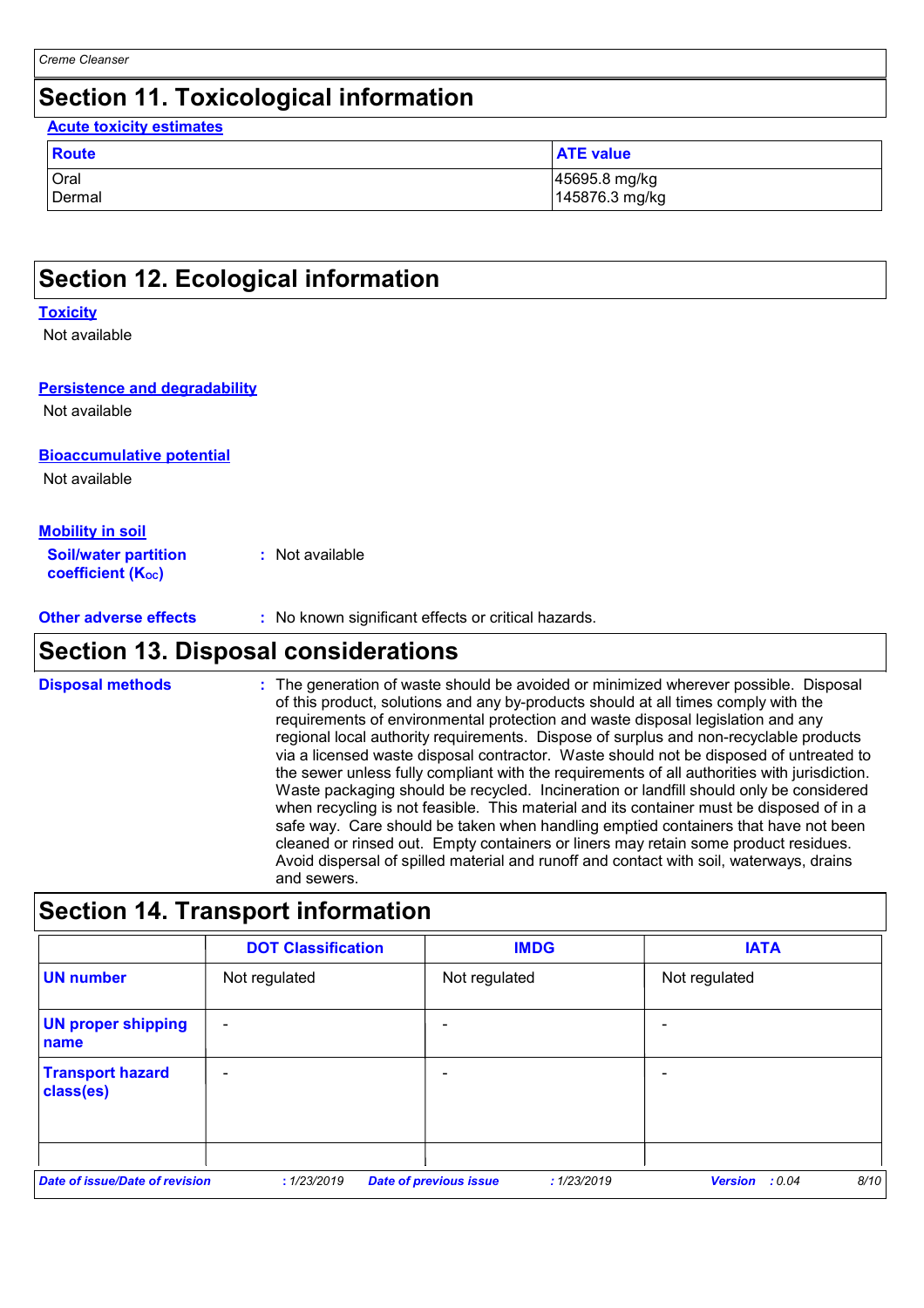### **Section 14. Transport information**

| <b>Packing group</b>             | $\overline{\phantom{a}}$ | -   | $\blacksquare$ |
|----------------------------------|--------------------------|-----|----------------|
| <b>Environmental</b><br>hazards  | No.                      | No. | No.            |
| <b>Additional</b><br>information | $\blacksquare$           | -   | $\blacksquare$ |

**Special precautions for user Transport within user's premises:** always transport in closed containers that are **:** upright and secure. Ensure that persons transporting the product know what to do in the event of an accident or spillage.

**Transport in bulk according :** Not available **to Annex II of MARPOL and the IBC Code**

### **Section 15. Regulatory information**

**U.S. Federal regulations : United States inventory (TSCA 8b)**: All components are listed or exempted.

| <b>Clean Air Act Section 112</b> : Not listed<br>(b) Hazardous Air<br><b>Pollutants (HAPs)</b> |                                   |             |               |
|------------------------------------------------------------------------------------------------|-----------------------------------|-------------|---------------|
| <b>SARA 311/312</b>                                                                            |                                   |             |               |
| <b>Classification</b>                                                                          | : Delayed (chronic) health hazard |             |               |
| <b>Composition/information on ingredients</b>                                                  |                                   |             |               |
|                                                                                                |                                   | <b>Fire</b> | <b>Sudden</b> |

| <b>Name</b>                           | $\frac{9}{6}$ | <b>Fire</b> | <b>Sudden</b><br><b>hazard</b> release of<br><b>pressure</b> | <b>Reactive</b> | <b>Immediate</b><br>(acute)<br>health<br>hazard | <b>Delayed</b><br>(chronic)<br>health<br>hazard |
|---------------------------------------|---------------|-------------|--------------------------------------------------------------|-----------------|-------------------------------------------------|-------------------------------------------------|
| 4-Nonylphenol, branched, ethoxylated  | 1 - 5         | No.         | No.                                                          | INo.            | Yes.                                            | No.                                             |
| Amides, coco, N, N-bis (hydroxyethyl) | 1 - 5         | No.         | No.                                                          | No.             | Yes.                                            | Yes.                                            |

#### **State regulations**

#### **California Prop. 65**

**WARNING**: Cancer - www.P65Warnings.ca.gov.

| Ingredient name                                                              | ∣Cancer      | Reproductive | No significant risk<br><b>level</b> | <b>Max acceptable</b><br>dosage |
|------------------------------------------------------------------------------|--------------|--------------|-------------------------------------|---------------------------------|
| crystalline silica, respirable powder<br>Amides, coco, N,N-bis(hydroxyethyl) | Yes.<br>Yes. | INo.<br>INo. |                                     |                                 |

#### **International regulations**

**Canada inventory :** All components are listed or exempted.

### **Section 16. Other information**

| <b>Hazardous Material Information System (U.S.A.)</b> |
|-------------------------------------------------------|
|-------------------------------------------------------|